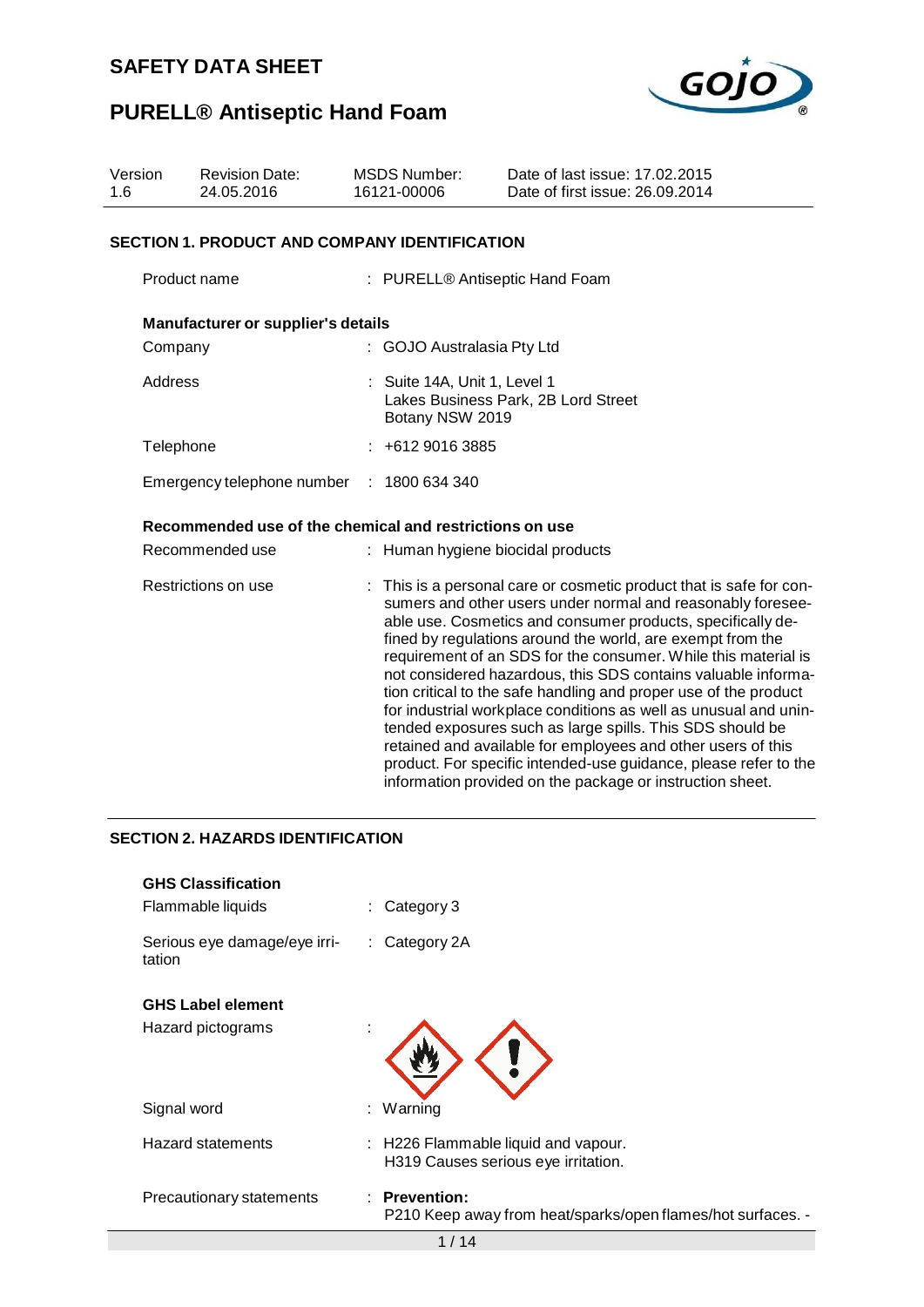

| Version | <b>Revision Date:</b> | <b>MSDS Number:</b>                                                                                                                                                        | Date of last issue: 17,02,2015                                                                                                                                                                                                                                                                                                                                                                                                                                                                                                                                                                                                                                                                                          |
|---------|-----------------------|----------------------------------------------------------------------------------------------------------------------------------------------------------------------------|-------------------------------------------------------------------------------------------------------------------------------------------------------------------------------------------------------------------------------------------------------------------------------------------------------------------------------------------------------------------------------------------------------------------------------------------------------------------------------------------------------------------------------------------------------------------------------------------------------------------------------------------------------------------------------------------------------------------------|
| 1.6     | 24.05.2016            | 16121-00006                                                                                                                                                                | Date of first issue: 26.09.2014                                                                                                                                                                                                                                                                                                                                                                                                                                                                                                                                                                                                                                                                                         |
|         |                       | No smoking.<br>equipment.<br>tion/face protection.<br><b>Response:</b><br>shower.<br>easy to do. Continue rinsing.<br>tention.<br>Storage:<br>Disposal:<br>disposal plant. | P233 Keep container tightly closed.<br>P241 Use explosion-proof electrical/ventilating/lighting/<br>P242 Use only non-sparking tools.<br>P243 Take precautionary measures against static discharge.<br>P280 Wear protective gloves/ protective clothing/ eye protec-<br>P303 + P361 + P353 IF ON SKIN (or hair): Remove/ Take off<br>immediately all contaminated clothing. Rinse skin with water/<br>P305 + P351 + P338 IF IN EYES: Rinse cautiously with water<br>for several minutes. Remove contact lenses, if present and<br>P337 + P313 If eye irritation persists: Get medical advice/at-<br>P403 + P235 Store in a well-ventilated place. Keep cool.<br>P501 Dispose of contents/container to an approved waste |

#### **Other hazards which do not result in classification**

Vapours may form explosive mixture with air.

#### **SECTION 3. COMPOSITION/INFORMATION ON INGREDIENTS**

Substance / Mixture : Mixture

#### **Hazardous components**

| <b>Chemical Name</b> | <sup>1</sup> CAS-No. | Concentration (%) |
|----------------------|----------------------|-------------------|
| Ethanol              | 64-17-5              | $>= 60 - 5 = 100$ |
| Propan-2-ol          | 67-63-0              | 10                |

#### **SECTION 4. FIRST AID MEASURES**

| General advice          | : In the case of accident or if you feel unwell, seek medical ad-<br>vice immediately.<br>When symptoms persist or in all cases of doubt seek medical<br>advice.        |
|-------------------------|-------------------------------------------------------------------------------------------------------------------------------------------------------------------------|
| If inhaled              | : If inhaled, remove to fresh air.<br>Get medical attention if symptoms occur.                                                                                          |
| In case of skin contact | : Wash with water and soap as a precaution.<br>Get medical attention if symptoms occur.                                                                                 |
| In case of eye contact  | : In case of contact, immediately flush eyes with plenty of water<br>for at least 15 minutes.<br>If easy to do, remove contact lens, if worn.<br>Get medical attention. |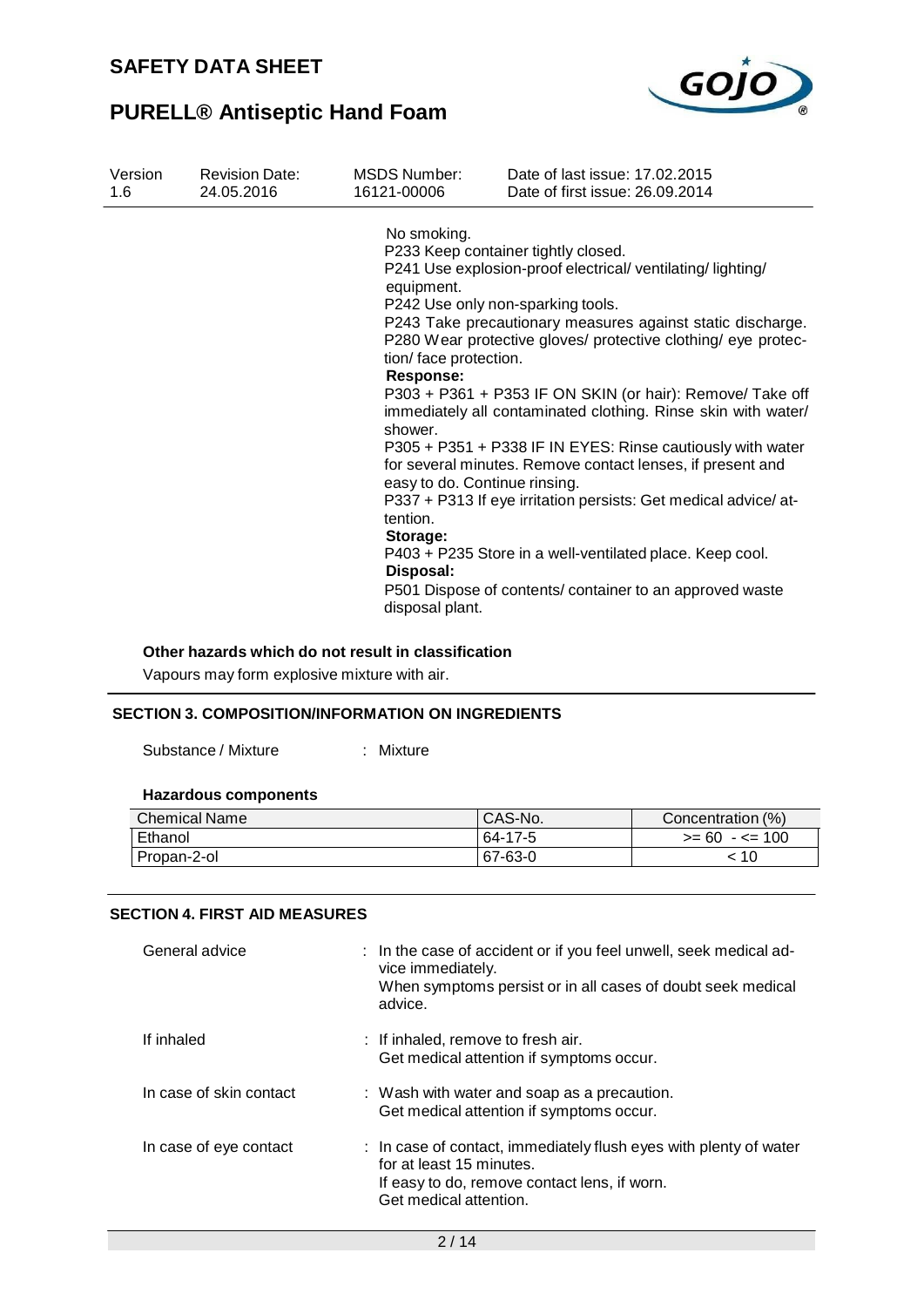

| Version<br>1.6 | <b>Revision Date:</b><br>24.05.2016                    | MSDS Number:<br>16121-00006        | Date of last issue: 17.02.2015<br>Date of first issue: 26.09.2014                                                                                                   |
|----------------|--------------------------------------------------------|------------------------------------|---------------------------------------------------------------------------------------------------------------------------------------------------------------------|
|                | If swallowed                                           | Rinse mouth thoroughly with water. | : If swallowed, DO NOT induce vomiting.<br>Get medical attention if symptoms occur.                                                                                 |
| delayed        | Most important symptoms<br>and effects, both acute and | : Causes serious eye irritation.   |                                                                                                                                                                     |
|                | Protection of first-aiders                             |                                    | : First Aid responders should pay attention to self-protection,<br>and use the recommended personal protective equipment<br>when the potential for exposure exists. |
|                | Notes to physician                                     |                                    | $\therefore$ Treat symptomatically and supportively.                                                                                                                |

#### **SECTION 5. FIREFIGHTING MEASURES**

| Suitable extinguishing media                     | : Water spray<br>Alcohol-resistant foam<br>Dry chemical<br>Carbon dioxide (CO2)                                                                                                                                                                           |
|--------------------------------------------------|-----------------------------------------------------------------------------------------------------------------------------------------------------------------------------------------------------------------------------------------------------------|
| Unsuitable extinguishing<br>media                | : High volume water jet                                                                                                                                                                                                                                   |
| Specific hazards during fire-<br>fighting        | : Do not use a solid water stream as it may scatter and spread<br>fire.<br>Flash back possible over considerable distance.<br>Vapours may form explosive mixtures with air.<br>Exposure to combustion products may be a hazard to health.                 |
| Hazardous combustion prod-<br>ucts               | : Carbon oxides<br>Silicon oxides                                                                                                                                                                                                                         |
| Specific extinguishing me-<br>thods              | : Use extinguishing measures that are appropriate to local cir-<br>cumstances and the surrounding environment.<br>Use water spray to cool unopened containers.<br>Remove undamaged containers from fire area if it is safe to do<br>SO.<br>Evacuate area. |
| Special protective equipment<br>for firefighters | : In the event of fire, wear self-contained breathing apparatus.<br>Use personal protective equipment.                                                                                                                                                    |
| Hazchem Code                                     | : ∙3Y                                                                                                                                                                                                                                                     |

### **SECTION 6. ACCIDENTAL RELEASE MEASURES**

| Personal precautions, protec-<br>tive equipment and emer-<br>gency procedures |  | : Remove all sources of ignition.<br>Use personal protective equipment.<br>Follow safe handling advice and personal protective equip-<br>ment recommendations. |
|-------------------------------------------------------------------------------|--|----------------------------------------------------------------------------------------------------------------------------------------------------------------|
| Environmental precautions                                                     |  | : Discharge into the environment must be avoided.                                                                                                              |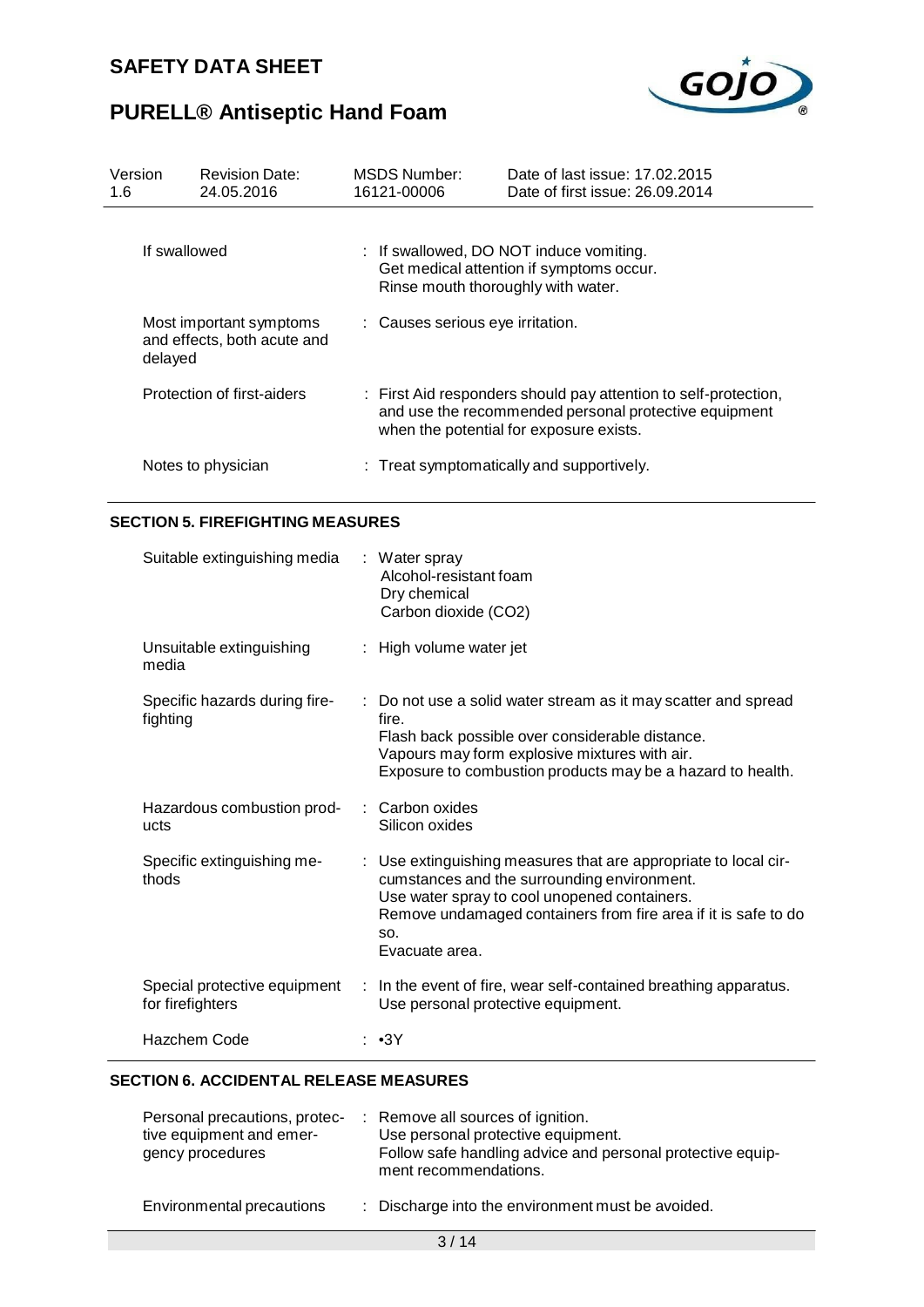

| Version<br>1.6 | <b>Revision Date:</b><br>24.05.2016                      | MSDS Number:<br>16121-00006                                                                       | Date of last issue: 17,02,2015<br>Date of first issue: 26.09.2014                                                                                                                                                                                                                                                                                                                                                                                                                                                                                                                                                                                                                                                                                                                                                                                                                                                                                                    |
|----------------|----------------------------------------------------------|---------------------------------------------------------------------------------------------------|----------------------------------------------------------------------------------------------------------------------------------------------------------------------------------------------------------------------------------------------------------------------------------------------------------------------------------------------------------------------------------------------------------------------------------------------------------------------------------------------------------------------------------------------------------------------------------------------------------------------------------------------------------------------------------------------------------------------------------------------------------------------------------------------------------------------------------------------------------------------------------------------------------------------------------------------------------------------|
|                | Methods and materials for<br>containment and cleaning up | barriers).<br>cannot be contained.<br>: Non-sparking tools should be used.<br>spray jet.<br>bent. | Prevent further leakage or spillage if safe to do so.<br>Prevent spreading over a wide area (e.g. by containment or oil<br>Retain and dispose of contaminated wash water.<br>Local authorities should be advised if significant spillages<br>Soak up with inert absorbent material.<br>Suppress (knock down) gases/vapours/mists with a water<br>For large spills, provide dyking or other appropriate contain-<br>ment to keep material from spreading. If dyked material can<br>be pumped, store recovered material in appropriate container.<br>Clean up remaining materials from spill with suitable absor-<br>Local or national regulations may apply to releases and dis-<br>posal of this material, as well as those materials and items<br>employed in the cleanup of releases. You will need to deter-<br>mine which regulations are applicable.<br>Sections 13 and 15 of this SDS provide information regarding<br>certain local or national requirements. |
|                |                                                          |                                                                                                   |                                                                                                                                                                                                                                                                                                                                                                                                                                                                                                                                                                                                                                                                                                                                                                                                                                                                                                                                                                      |

### **SECTION 7. HANDLING AND STORAGE**

| <b>Technical measures</b>   | : See Engineering measures under EXPOSURE<br>CONTROLS/PERSONAL PROTECTION section.                                                                                                                                                                                                                                                                                                                                                                                                 |
|-----------------------------|------------------------------------------------------------------------------------------------------------------------------------------------------------------------------------------------------------------------------------------------------------------------------------------------------------------------------------------------------------------------------------------------------------------------------------------------------------------------------------|
| Local/Total ventilation     | : Use with local exhaust ventilation.<br>Use only in an area equipped with explosion proof exhaust<br>ventilation.                                                                                                                                                                                                                                                                                                                                                                 |
| Advice on safe handling     | : Avoid inhalation of vapour or mist.<br>Do not swallow.<br>Do not get in eyes.<br>Avoid prolonged or repeated contact with skin.<br>Handle in accordance with good industrial hygiene and safety<br>practice.<br>Non-sparking tools should be used.<br>Keep container tightly closed.<br>Keep away from heat and sources of ignition.<br>Take precautionary measures against static discharges.<br>Take care to prevent spills, waste and minimize release to the<br>environment. |
| Hygiene measures            | : Ensure that eye flushing systems and safety showers are<br>located close to the working place.<br>When using do not eat, drink or smoke.<br>Wash contaminated clothing before re-use.                                                                                                                                                                                                                                                                                            |
| Conditions for safe storage | Keep in properly labelled containers.<br>Keep tightly closed.<br>Keep in a cool, well-ventilated place.<br>Store in accordance with the particular national regulations.                                                                                                                                                                                                                                                                                                           |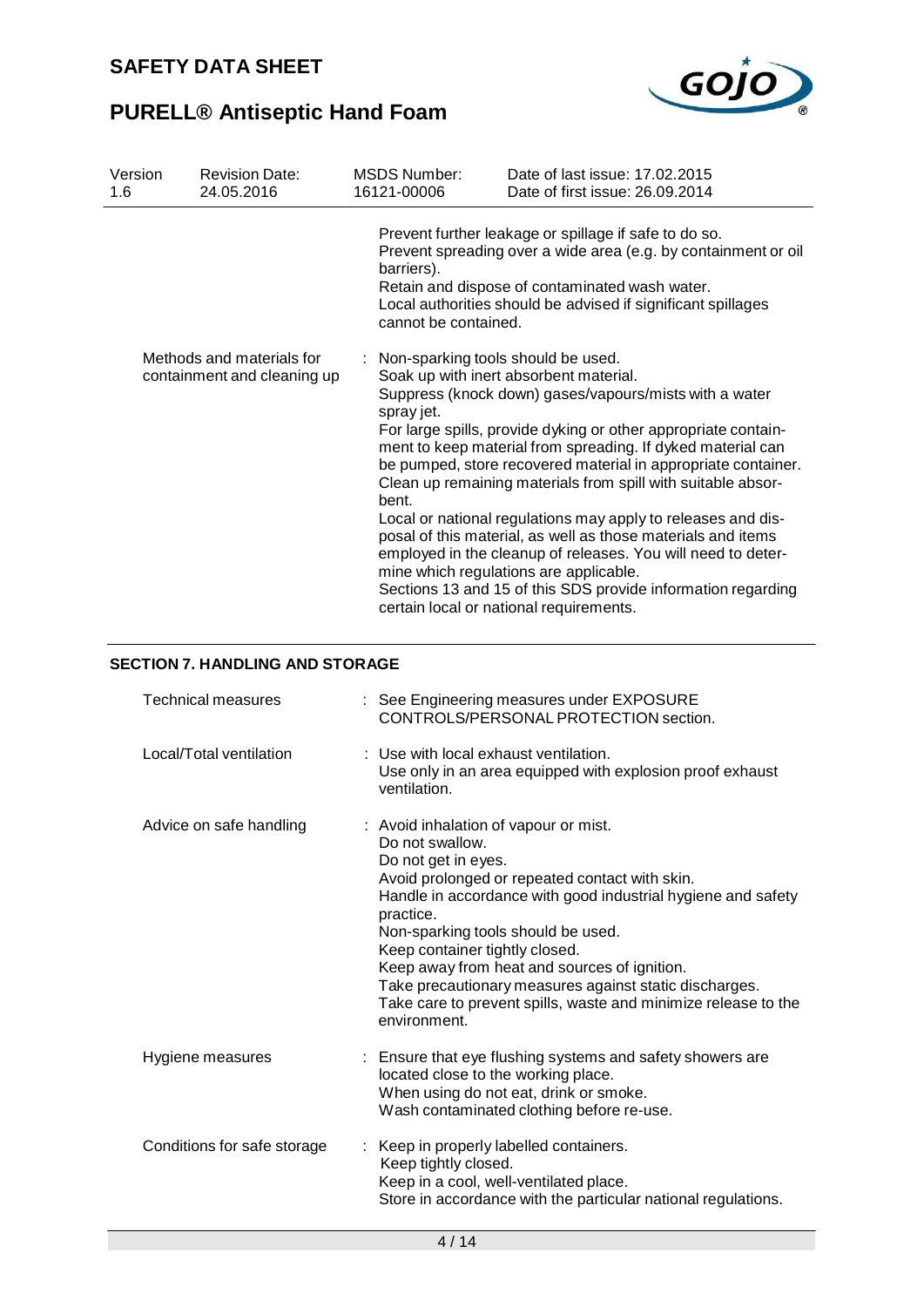

| Version<br>1.6 | <b>Revision Date:</b><br>24.05.2016 | <b>MSDS Number:</b><br>16121-00006                                                                                                          | Date of last issue: 17,02,2015<br>Date of first issue: 26.09.2014                                                                 |
|----------------|-------------------------------------|---------------------------------------------------------------------------------------------------------------------------------------------|-----------------------------------------------------------------------------------------------------------------------------------|
|                |                                     |                                                                                                                                             | Keep away from heat and sources of ignition.                                                                                      |
|                | Materials to avoid                  | Organic peroxides<br>Oxidizing agents<br>Flammable gases<br>Pyrophoric liquids<br>Pyrophoric solids<br>Poisonous gases<br><b>Explosives</b> | : Do not store with the following product types:<br>Self-reactive substances and mixtures<br>Self-heating substances and mixtures |

#### **SECTION 8. EXPOSURE CONTROLS/PERSONAL PROTECTION**

| Components  | CAS-No. | Value type<br>(Form of | Control parame-<br>ters / Permissible | <b>Basis</b> |
|-------------|---------|------------------------|---------------------------------------|--------------|
|             |         | exposure)              | concentration                         |              |
| Ethanol     | 64-17-5 | <b>TWA</b>             | 1,000 ppm<br>1,880 mg/m3              | AU OEL       |
|             |         | <b>STEL</b>            | 1,000 ppm                             | <b>ACGIH</b> |
| Propan-2-ol | 67-63-0 | <b>TWA</b>             | 400 ppm<br>983 mg/m3                  | AU OEL       |
|             |         | <b>STEL</b>            | 500 ppm<br>1,230 mg/m3                | AU OEL       |
|             |         | <b>TWA</b>             | 200 ppm                               | <b>ACGIH</b> |
|             |         | <b>STEL</b>            | 400 ppm                               | <b>ACGIH</b> |

#### **Biological occupational exposure limits**

| Components                                                                                                                                                                                       | CAS-No. | Control<br>parameters                                                                                                                                                                   | Biological<br>specimen | Sam-<br>pling<br>time                         | Permissible<br>concentra-<br>tion | <b>Basis</b> |
|--------------------------------------------------------------------------------------------------------------------------------------------------------------------------------------------------|---------|-----------------------------------------------------------------------------------------------------------------------------------------------------------------------------------------|------------------------|-----------------------------------------------|-----------------------------------|--------------|
| Propan-2-ol                                                                                                                                                                                      | 67-63-0 | Acetone                                                                                                                                                                                 | Urine                  | End of<br>shift at<br>end of<br>work-<br>week | 40 mg/l                           | ACGIH<br>BEI |
| <b>Engineering measures</b><br>: Minimize workplace exposure concentrations.<br>Use only in an area equipped with explosion proof exhaust<br>ventilation.<br>Use with local exhaust ventilation. |         |                                                                                                                                                                                         |                        |                                               |                                   |              |
| Personal protective equipment                                                                                                                                                                    |         |                                                                                                                                                                                         |                        |                                               |                                   |              |
| Respiratory protection                                                                                                                                                                           |         | : Use respiratory protection unless adequate local exhaust<br>ventilation is provided or exposure assessment demonstrates<br>that exposures are within recommended exposure guidelines. |                        |                                               |                                   |              |
| Filter type                                                                                                                                                                                      |         | : Organic vapour type                                                                                                                                                                   |                        |                                               |                                   |              |
| Hand protection                                                                                                                                                                                  |         |                                                                                                                                                                                         |                        |                                               |                                   |              |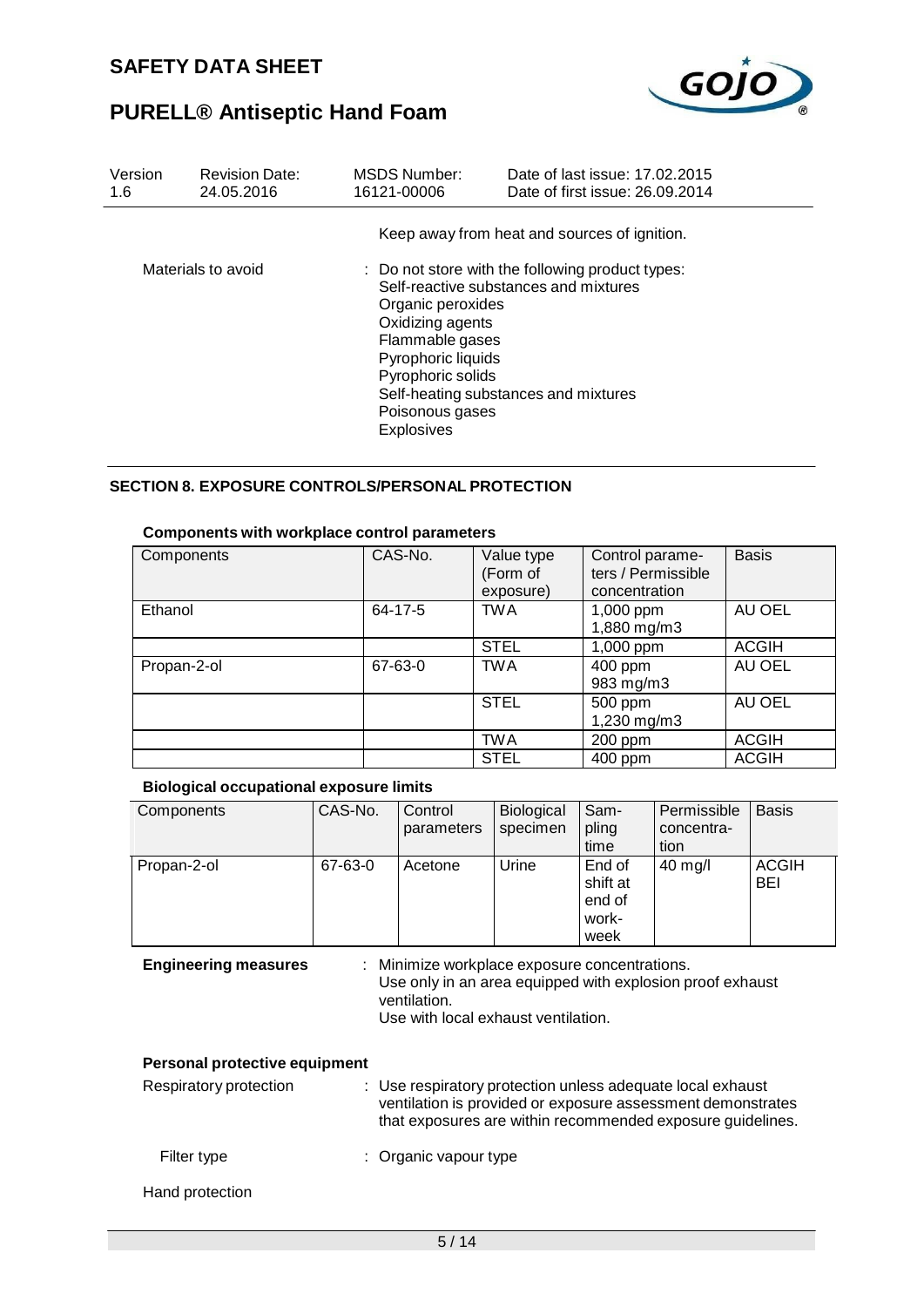

# **PURELL® Antiseptic Hand Foam**

| Version<br>1.6                    | <b>Revision Date:</b><br>24.05.2016 | <b>MSDS Number:</b><br>16121-00006                                                                                                                                                                                                                                                                                                                                                                                                            | Date of last issue: 17,02,2015<br>Date of first issue: 26.09.2014                                                                                                                                                                                                                                                                      |  |  |  |
|-----------------------------------|-------------------------------------|-----------------------------------------------------------------------------------------------------------------------------------------------------------------------------------------------------------------------------------------------------------------------------------------------------------------------------------------------------------------------------------------------------------------------------------------------|----------------------------------------------------------------------------------------------------------------------------------------------------------------------------------------------------------------------------------------------------------------------------------------------------------------------------------------|--|--|--|
| Material                          |                                     | : Impervious gloves                                                                                                                                                                                                                                                                                                                                                                                                                           |                                                                                                                                                                                                                                                                                                                                        |  |  |  |
| Material                          |                                     | : Flame retardant gloves                                                                                                                                                                                                                                                                                                                                                                                                                      |                                                                                                                                                                                                                                                                                                                                        |  |  |  |
| <b>Remarks</b><br>end of workday. |                                     | : Choose gloves to protect hands against chemicals depending<br>on the concentration and quantity of the hazardous sub-<br>stance and specific to place of work. Breakthrough time is not<br>determined for the product. Change gloves often! For special<br>applications, we recommend clarifying the resistance to<br>chemicals of the aforementioned protective gloves with the<br>glove manufacturer. Wash hands before breaks and at the |                                                                                                                                                                                                                                                                                                                                        |  |  |  |
| Eye protection                    |                                     | Safety goggles                                                                                                                                                                                                                                                                                                                                                                                                                                | : Wear the following personal protective equipment:                                                                                                                                                                                                                                                                                    |  |  |  |
|                                   | Skin and body protection            | potential.                                                                                                                                                                                                                                                                                                                                                                                                                                    | : Select appropriate protective clothing based on chemical<br>resistance data and an assessment of the local exposure<br>Wear the following personal protective equipment:<br>Flame retardant antistatic protective clothing.<br>Skin contact must be avoided by using impervious protective<br>clothing (gloves, aprons, boots, etc). |  |  |  |

### **SECTION 9. PHYSICAL AND CHEMICAL PROPERTIES**

| Appearance                                 | liquid              |
|--------------------------------------------|---------------------|
| Colour                                     | : clear             |
| Odour                                      | : alcohol-like      |
| <b>Odour Threshold</b>                     | No data available   |
| рH                                         | $: 6 - 9$           |
| Melting point/freezing point               | : No data available |
| Initial boiling point and boiling<br>range | : No data available |
| Flash point                                | : $26.00 °C$        |
| <b>Evaporation rate</b>                    | No data available   |
| Flammability (solid, gas)                  | Not applicable      |
| Upper explosion limit                      | No data available   |
| Lower explosion limit                      | No data available   |
| Vapour pressure                            | No data available   |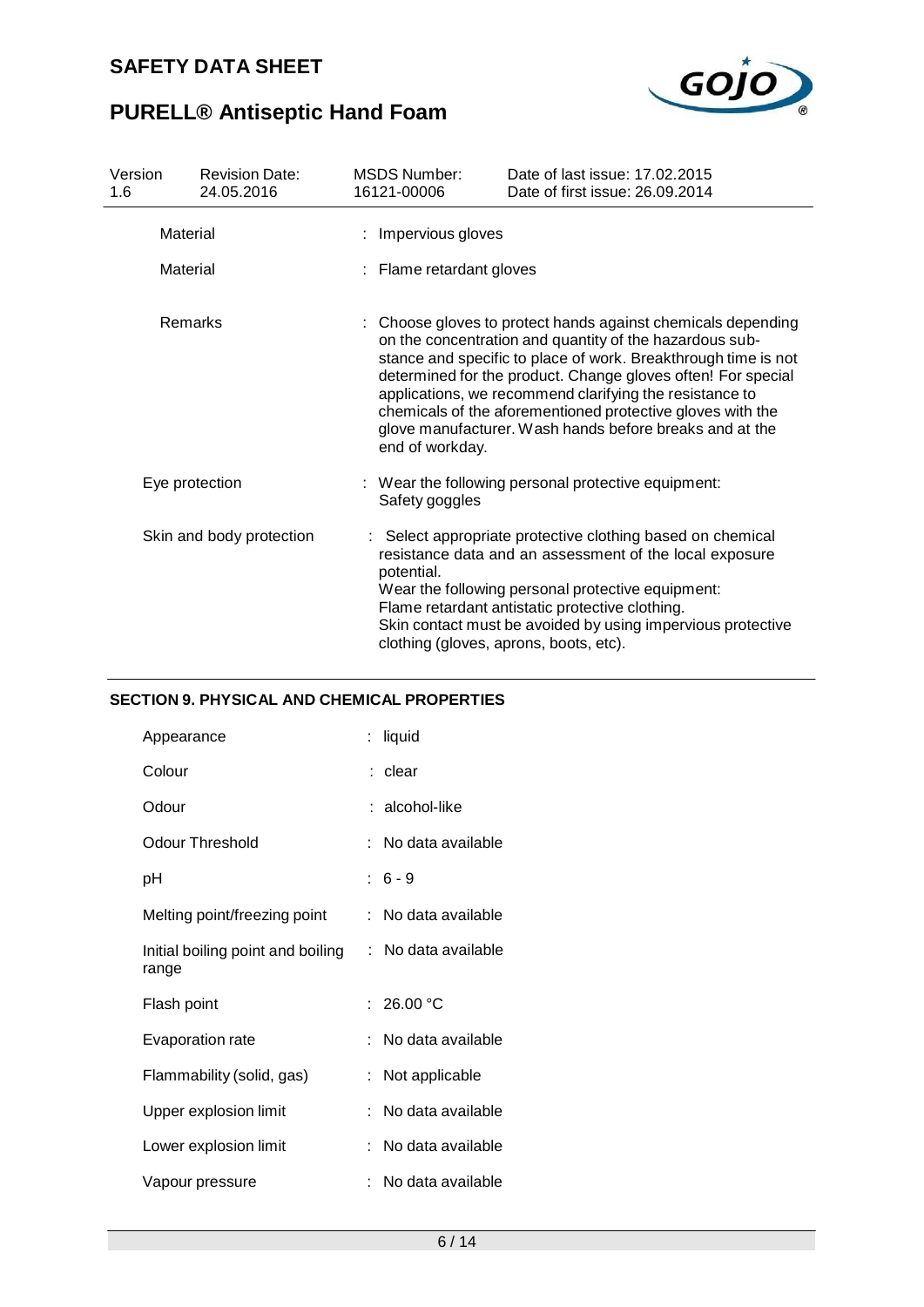

# **PURELL® Antiseptic Hand Foam**

| Version<br>1.6 |                           | <b>Revision Date:</b><br>24.05.2016 |                     | <b>MSDS Number:</b><br>16121-00006                          | Date of last issue: 17,02,2015<br>Date of first issue: 26.09.2014 |  |  |
|----------------|---------------------------|-------------------------------------|---------------------|-------------------------------------------------------------|-------------------------------------------------------------------|--|--|
|                | Relative vapour density   |                                     |                     | : No data available                                         |                                                                   |  |  |
|                | Density                   |                                     | : $0.880$ g/cm3     |                                                             |                                                                   |  |  |
|                | Solubility(ies)           | Water solubility                    |                     | $:$ soluble                                                 |                                                                   |  |  |
|                | octanol/water             | Partition coefficient: n-           |                     | : Not applicable                                            |                                                                   |  |  |
|                |                           | Auto-ignition temperature           | : No data available |                                                             |                                                                   |  |  |
|                | Decomposition temperature |                                     |                     | : The substance or mixture is not classified self-reactive. |                                                                   |  |  |
|                | Viscosity                 | Viscosity, kinematic                |                     | : 10 - 20 mm2/s (20 °C)                                     |                                                                   |  |  |
|                |                           | <b>Explosive properties</b>         |                     | : Not explosive                                             |                                                                   |  |  |
|                |                           | Oxidizing properties                |                     |                                                             | : The substance or mixture is not classified as oxidizing.        |  |  |

#### **SECTION 10. STABILITY AND REACTIVITY**

| Reactivity                              | : Not classified as a reactivity hazard.                                                                                             |
|-----------------------------------------|--------------------------------------------------------------------------------------------------------------------------------------|
| Chemical stability                      | Stable under normal conditions.                                                                                                      |
| Possibility of hazardous reac-<br>tions | $\therefore$ Flammable liquid and vapour.<br>Vapours may form explosive mixture with air.<br>Can react with strong oxidizing agents. |
| Conditions to avoid                     | : Heat, flames and sparks.                                                                                                           |
| Incompatible materials                  | : Oxidizing agents                                                                                                                   |
| Hazardous decomposition<br>products     | : No hazardous decomposition products are known.                                                                                     |

#### **SECTION 11. TOXICOLOGICAL INFORMATION**

| <b>Exposure routes</b> | : Inhalation<br>Skin contact<br>Ingestion |
|------------------------|-------------------------------------------|
|                        | Eye contact                               |

### **Acute toxicity**

Not classified based on available information.

### **Components:**

| Ethanol: |  |  |  |
|----------|--|--|--|
|          |  |  |  |

Acute oral toxicity : LD50 (Rat): > 5,000 mg/kg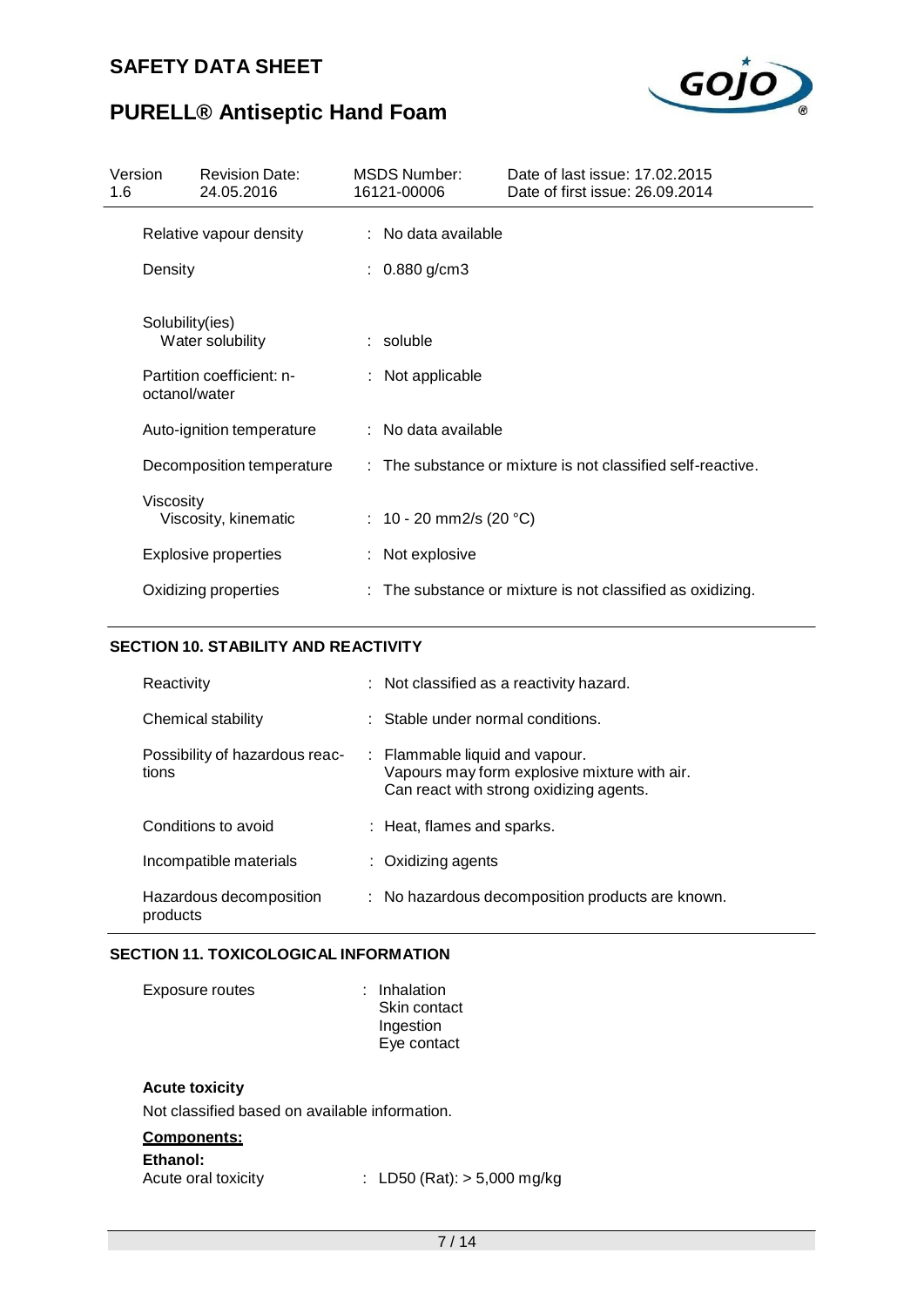

## **PURELL® Antiseptic Hand Foam**

| Version<br>1.6 |                 | <b>Revision Date:</b><br>24.05.2016                                                                              | <b>MSDS Number:</b><br>16121-00006                                        | Date of last issue: 17.02.2015<br>Date of first issue: 26.09.2014 |
|----------------|-----------------|------------------------------------------------------------------------------------------------------------------|---------------------------------------------------------------------------|-------------------------------------------------------------------|
|                |                 | Acute inhalation toxicity                                                                                        | : LC50 (Rat): 124.7 mg/l<br>Exposure time: 4 h<br>Test atmosphere: vapour |                                                                   |
|                | Propan-2-ol:    | Acute oral toxicity                                                                                              | : LD50 (Rat): $> 5,000$ mg/kg                                             |                                                                   |
|                |                 | Acute inhalation toxicity                                                                                        | : LC50 (Rat): 72.6 mg/l<br>Exposure time: 4 h<br>Test atmosphere: vapour  |                                                                   |
|                |                 | Acute dermal toxicity                                                                                            | : LD50 (Rat): $> 5,000$ mg/kg                                             |                                                                   |
|                | Product:        | <b>Skin corrosion/irritation</b><br>Not classified based on available information.<br>Result: No skin irritation |                                                                           |                                                                   |
|                | <b>Ethanol:</b> | Components:<br>Species: Rabbit<br>Method: OECD Test Guideline 404<br>Result: No skin irritation                  |                                                                           |                                                                   |
|                | Propan-2-ol:    | Species: Rabbit<br>Result: No skin irritation                                                                    |                                                                           |                                                                   |
|                |                 | Serious eye damage/eye irritation                                                                                |                                                                           |                                                                   |
|                |                 | Causes serious eye irritation.                                                                                   |                                                                           |                                                                   |

#### **Components:**

**Ethanol:** Species: Rabbit Result: Irritation to eyes, reversing within 21 days Method: OECD Test Guideline 405

#### **Propan-2-ol:**

Species: Rabbit Result: Irritation to eyes, reversing within 21 days

#### **Respiratory or skin sensitisation**

Skin sensitisation: Not classified based on available information. Respiratory sensitisation: Not classified based on available information.

#### **Product:**

Assessment: Does not cause skin sensitisation.

#### **Components:**

**Ethanol:** Test Type: Local lymph node assay (LLNA)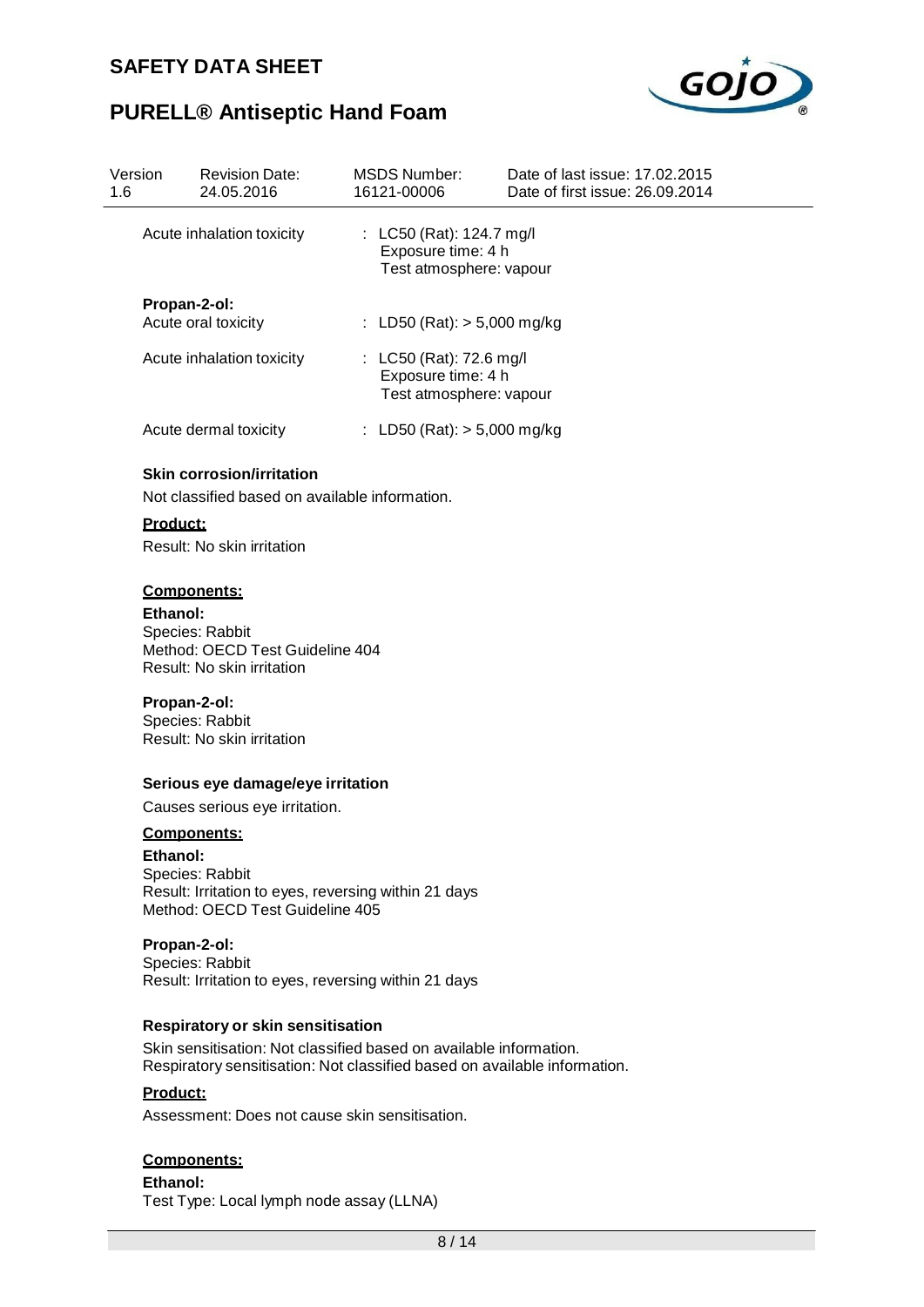

### **PURELL® Antiseptic Hand Foam**

| Version<br>1.6 | <b>Revision Date:</b><br>24.05.2016                                                                                                                    | <b>MSDS Number:</b><br>16121-00006 | Date of last issue: 17.02.2015<br>Date of first issue: 26.09.2014                                                                 |
|----------------|--------------------------------------------------------------------------------------------------------------------------------------------------------|------------------------------------|-----------------------------------------------------------------------------------------------------------------------------------|
|                | Exposure routes: Skin contact<br>Species: Mouse<br>Result: negative                                                                                    |                                    |                                                                                                                                   |
|                | Propan-2-ol:<br>Test Type: Buehler Test<br>Exposure routes: Skin contact<br>Species: Guinea pig<br>Method: OECD Test Guideline 406<br>Result: negative |                                    |                                                                                                                                   |
|                | <b>Chronic toxicity</b>                                                                                                                                |                                    |                                                                                                                                   |
|                | <b>Germ cell mutagenicity</b><br>Not classified based on available information.                                                                        |                                    |                                                                                                                                   |
|                | <b>Components:</b>                                                                                                                                     |                                    |                                                                                                                                   |
|                | Ethanol:<br>Genotoxicity in vitro                                                                                                                      | Result: negative                   | Test Type: In vitro mammalian cell gene mutation test                                                                             |
|                | Genotoxicity in vivo                                                                                                                                   | Species: Mouse<br>Result: negative | : Test Type: Rodent dominant lethal test (germ cell) (in vivo)<br><b>Application Route: Ingestion</b>                             |
|                | Propan-2-ol:                                                                                                                                           |                                    |                                                                                                                                   |
|                | Genotoxicity in vitro                                                                                                                                  | Result: negative                   | Test Type: Bacterial reverse mutation assay (AMES)                                                                                |
|                | Genotoxicity in vivo                                                                                                                                   | Species: Mouse<br>Result: negative | Test Type: Mammalian erythrocyte micronucleus test (in vivo<br>cytogenetic assay)<br>Application Route: Intraperitoneal injection |
|                | Carcinogenicity                                                                                                                                        |                                    |                                                                                                                                   |

Not classified based on available information.

#### **Components:**

**Propan-2-ol:** Species: Rat Application Route: inhalation (vapour) Exposure time: 104 weeks Method: OECD Test Guideline 451 Result: negative

#### **Reproductive toxicity**

Not classified based on available information.

#### **Components:**

**Ethanol:**<br>Effects on fertility

: Test Type: Two-generation reproduction toxicity study Species: Mouse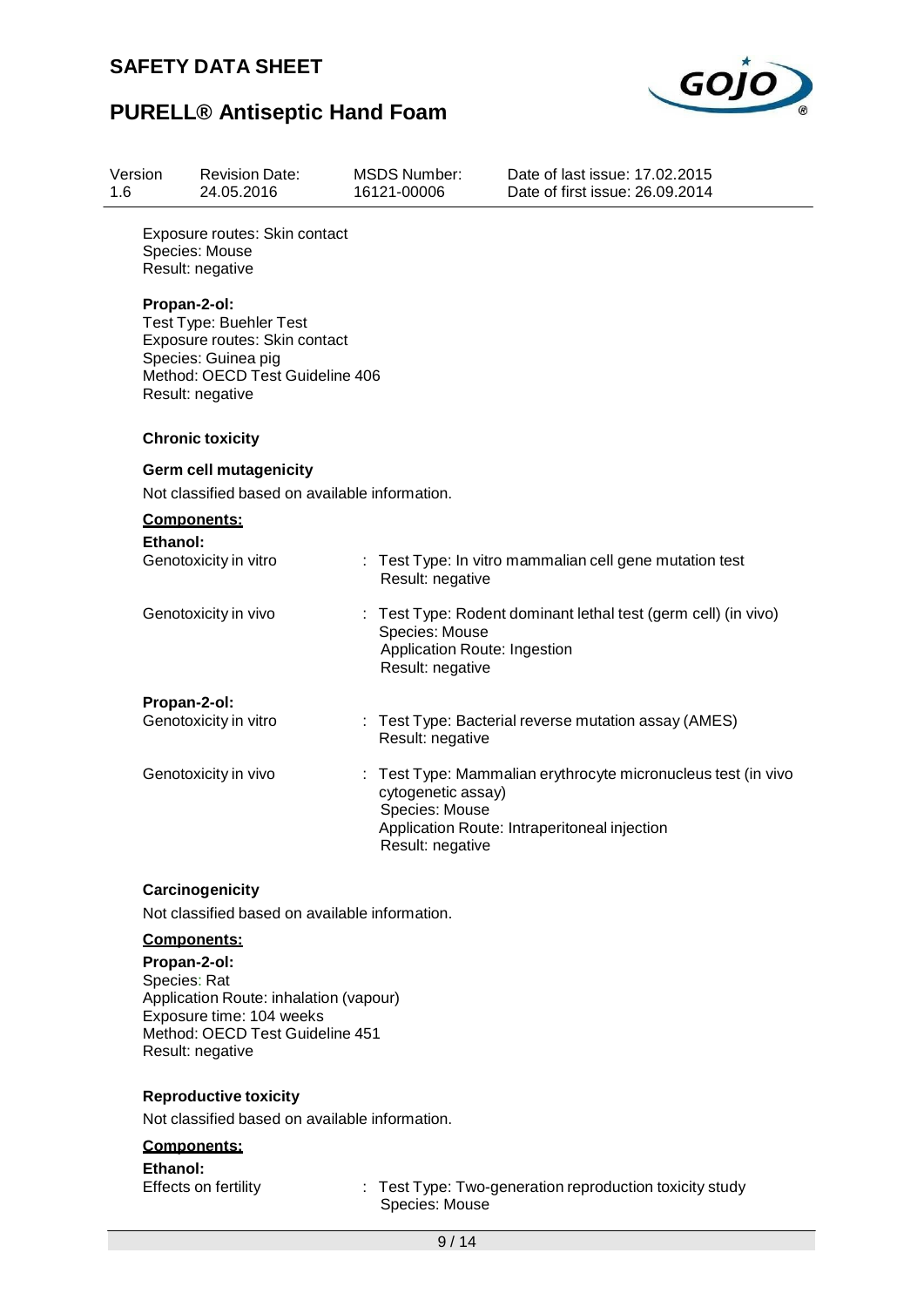

| Version<br>1.6 | <b>Revision Date:</b><br>24.05.2016                                                                                                                  | <b>MSDS Number:</b><br>16121-00006     | Date of last issue: 17.02.2015<br>Date of first issue: 26.09.2014                     |
|----------------|------------------------------------------------------------------------------------------------------------------------------------------------------|----------------------------------------|---------------------------------------------------------------------------------------|
|                |                                                                                                                                                      | Result: negative                       | Application Route: Ingestion<br>Method: OECD Test Guideline 416                       |
|                | Propan-2-ol:<br>Effects on fertility                                                                                                                 | t.<br>Species: Rat<br>Result: negative | Test Type: Two-generation reproduction toxicity study<br>Application Route: Ingestion |
| ment           | Effects on foetal develop-                                                                                                                           | Species: Rat<br>Result: negative       | Test Type: Embryo-foetal development<br>Application Route: Ingestion                  |
|                | <b>STOT - single exposure</b><br>Not classified based on available information.                                                                      |                                        |                                                                                       |
|                | Components:<br>Propan-2-ol:<br>Assessment: May cause drowsiness or dizziness.                                                                        |                                        |                                                                                       |
|                | <b>STOT - repeated exposure</b><br>Not classified based on available information.                                                                    |                                        |                                                                                       |
|                | <b>Repeated dose toxicity</b>                                                                                                                        |                                        |                                                                                       |
| Ethanol:       | <b>Components:</b><br>Species: Rat<br>NOAEL: 2,400 mg/kg<br>Application Route: Ingestion<br>Exposure time: 2 y                                       |                                        |                                                                                       |
|                | Propan-2-ol:<br>Species: Rat<br>NOAEL: 5000 ppm<br>Application Route: inhalation (vapour)<br>Exposure time: 104 w<br>Method: OECD Test Guideline 413 |                                        |                                                                                       |
|                | <b>Aspiration toxicity</b><br>Not classified based on available information.                                                                         |                                        |                                                                                       |
|                | <b>SECTION 12. ECOLOGICAL INFORMATION</b>                                                                                                            |                                        |                                                                                       |
|                | <b>Ecotoxicity</b>                                                                                                                                   |                                        |                                                                                       |
|                | <b>Components:</b>                                                                                                                                   |                                        |                                                                                       |
| Ethanol:       |                                                                                                                                                      |                                        |                                                                                       |
|                | Toxicity to fish                                                                                                                                     | Exposure time: 96 h                    | LC50 (Pimephales promelas (fathead minnow)): > 1,000 mg/l                             |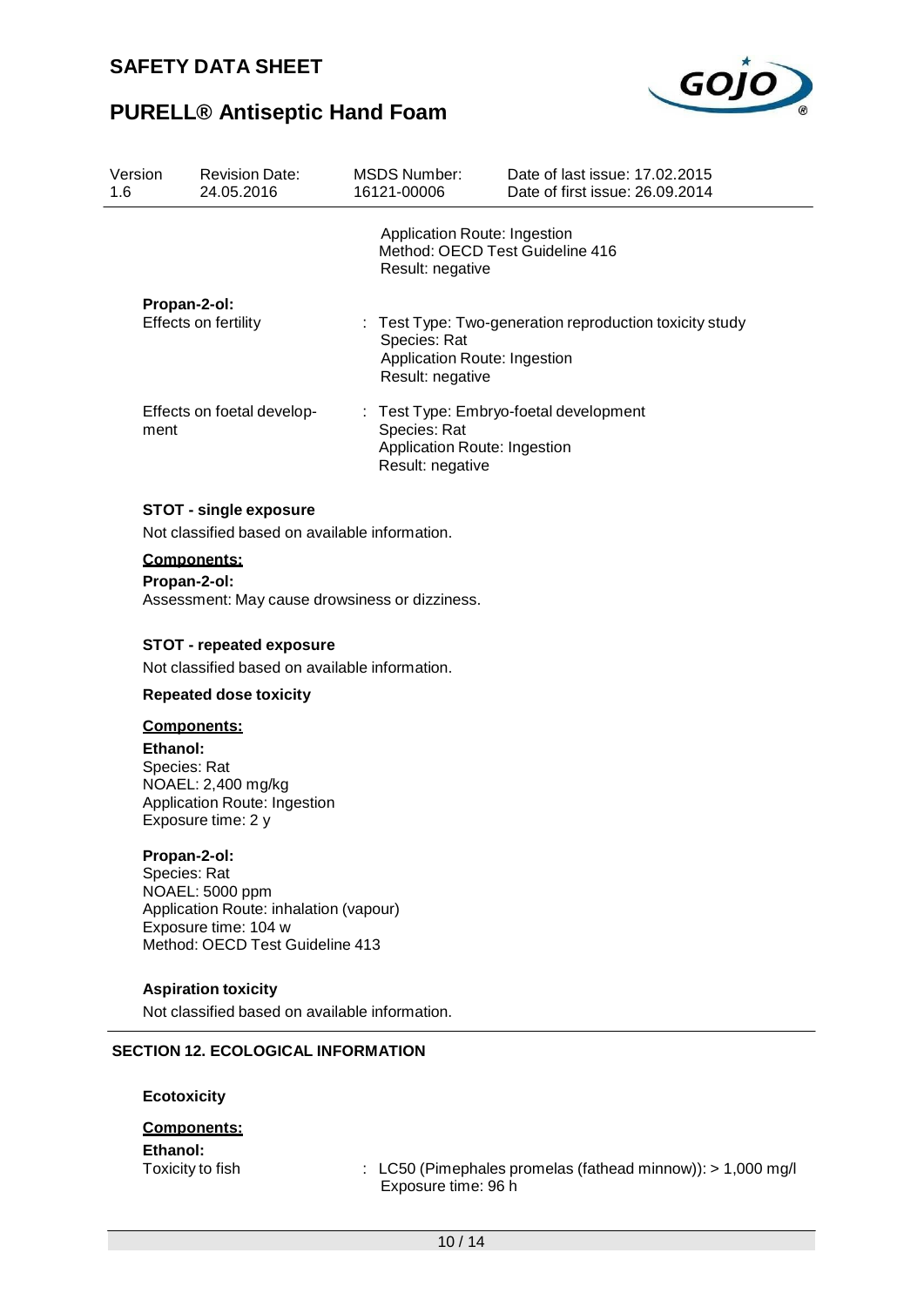

# **PURELL® Antiseptic Hand Foam**

| Version<br>1.6 |                                  | <b>Revision Date:</b><br>24.05.2016                    | <b>MSDS Number:</b><br>16121-00006                                             | Date of last issue: 17.02.2015<br>Date of first issue: 26.09.2014           |
|----------------|----------------------------------|--------------------------------------------------------|--------------------------------------------------------------------------------|-----------------------------------------------------------------------------|
|                |                                  | Toxicity to daphnia and other<br>aquatic invertebrates | Exposure time: 48 h                                                            | : EC50 (Daphnia magna (Water flea)): > 1,000 mg/l                           |
|                |                                  | Toxicity to algae                                      | Exposure time: 72 h<br>Method: OECD Test Guideline 201                         | : EC50 (Chlorella vulgaris (Fresh water algae)): 275 mg/l                   |
|                | ic toxicity)                     | aquatic invertebrates (Chron-                          | Exposure time: 9 d                                                             | Toxicity to daphnia and other : NOEC (Daphnia magna (Water flea)): 9.6 mg/l |
|                |                                  | Toxicity to bacteria                                   | Exposure time: 0.25 h                                                          | : EC50 (Photobacterium phosphoreum): 32.1 mg/l                              |
|                | Propan-2-ol:<br>Toxicity to fish |                                                        | Exposure time: 96 h                                                            | : LC50 (Pimephales promelas (fathead minnow)): 10,000 mg/l                  |
|                |                                  | Toxicity to daphnia and other<br>aquatic invertebrates | Exposure time: 24 h                                                            | $\therefore$ EC50 (Daphnia magna (Water flea)): > 10,000 mg/l               |
|                |                                  | Toxicity to algae                                      | mg/l<br>Exposure time: 8 d                                                     | ErC50 (Scenedesmus quadricauda (Green algae)): > 1,800                      |
|                |                                  | Toxicity to bacteria                                   | Exposure time: 16 h                                                            | $\therefore$ EC50 (Pseudomonas putida): > 1,050 mg/l                        |
|                |                                  | <b>Persistence and degradability</b>                   |                                                                                |                                                                             |
|                | Components:<br>Ethanol:          | Biodegradability                                       | : Result: Readily biodegradable<br>Biodegradation: 84 %<br>Exposure time: 20 d |                                                                             |
|                | Propan-2-ol:                     | Biodegradability                                       | : Result: rapidly degradable                                                   |                                                                             |
|                |                                  | <b>Bioaccumulative potential</b>                       |                                                                                |                                                                             |
|                | <b>Components:</b><br>Ethanol:   |                                                        |                                                                                |                                                                             |
|                | octanol/water                    | Partition coefficient: n-                              | : log Pow: -0.35                                                               |                                                                             |
|                | Propan-2-ol:<br>octanol/water    | Partition coefficient: n-                              | : log Pow: 0.05                                                                |                                                                             |
|                |                                  | <b>Mobility in soil</b><br>No data available           |                                                                                |                                                                             |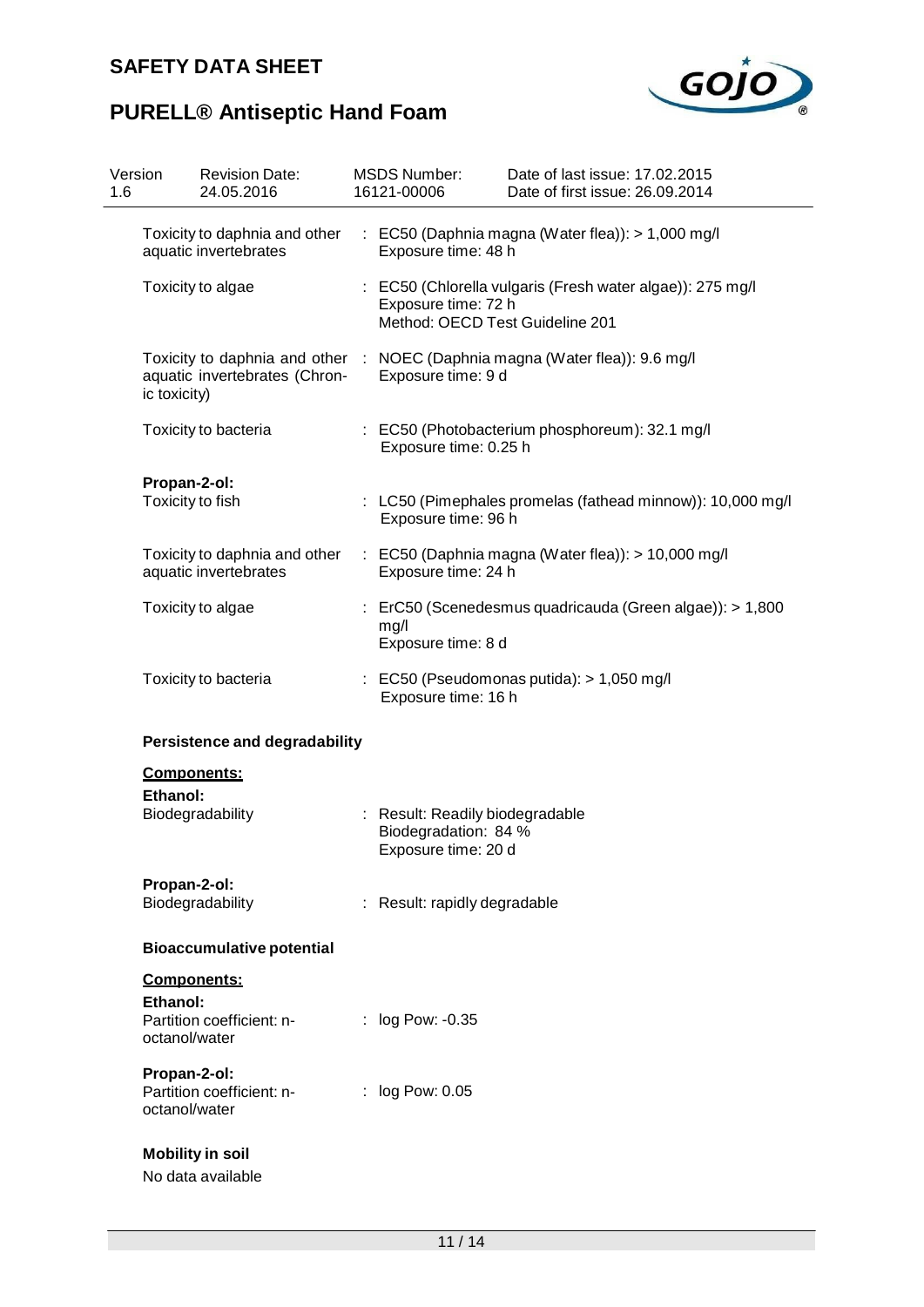

# **PURELL® Antiseptic Hand Foam**

| Version<br>1.6                             | <b>Revision Date:</b><br>24.05.2016        | MSDS Number:<br>16121-00006 | Date of last issue: 17.02.2015<br>Date of first issue: 26.09.2014                                                                                                                                 |  |  |
|--------------------------------------------|--------------------------------------------|-----------------------------|---------------------------------------------------------------------------------------------------------------------------------------------------------------------------------------------------|--|--|
|                                            | Other adverse effects<br>No data available |                             |                                                                                                                                                                                                   |  |  |
| <b>SECTION 13. DISPOSAL CONSIDERATIONS</b> |                                            |                             |                                                                                                                                                                                                   |  |  |
|                                            | <b>Disposal methods</b>                    |                             |                                                                                                                                                                                                   |  |  |
|                                            | Waste from residues                        |                             | : Dispose of in accordance with local regulations.                                                                                                                                                |  |  |
|                                            | Contaminated packaging                     |                             | : Dispose of as unused product.<br>Empty containers should be taken to an approved waste han-<br>dling site for recycling or disposal.<br>Do not burn, or use a cutting torch on, the empty drum. |  |  |

### **SECTION 14. TRANSPORT INFORMATION**

#### **International Regulation**

| <b>UNRTDG</b>                                 |                        |
|-----------------------------------------------|------------------------|
| UN number                                     | $:$ UN 1987            |
| Proper shipping name                          | ALCOHOLS, N.O.S.       |
|                                               | (Ethanol, Propan-2-ol) |
| Class                                         | 3<br>t.                |
| Packing group                                 | : III                  |
| Labels                                        | 3                      |
| <b>IATA-DGR</b>                               |                        |
| UN/ID No.                                     | : UN 1987              |
| Proper shipping name                          | : Alcohols, n.o.s.     |
|                                               | (Ethanol, Propan-2-ol) |
| Class                                         | $\therefore$ 3         |
| Packing group                                 | Ш<br>t                 |
| Labels                                        | Flammable Liquids      |
| Packing instruction (cargo<br>aircraft)       | 366                    |
| Packing instruction (passen-<br>ger aircraft) | 355                    |
| <b>IMDG-Code</b>                              |                        |
| UN number                                     | $:$ UN 1987            |
| Proper shipping name                          | : ALCOHOLS, N.O.S.     |
|                                               | (Ethanol, Propan-2-ol) |
| Class                                         | $\therefore$ 3         |
| Packing group                                 | : III                  |
| Labels<br>EmS Code                            | -3                     |
| Marine pollutant                              | : F-E, S-D<br>no       |
|                                               |                        |

**Transport in bulk according to Annex II of MARPOL 73/78 and the IBC Code** Not applicable for product as supplied.

#### **National Regulations**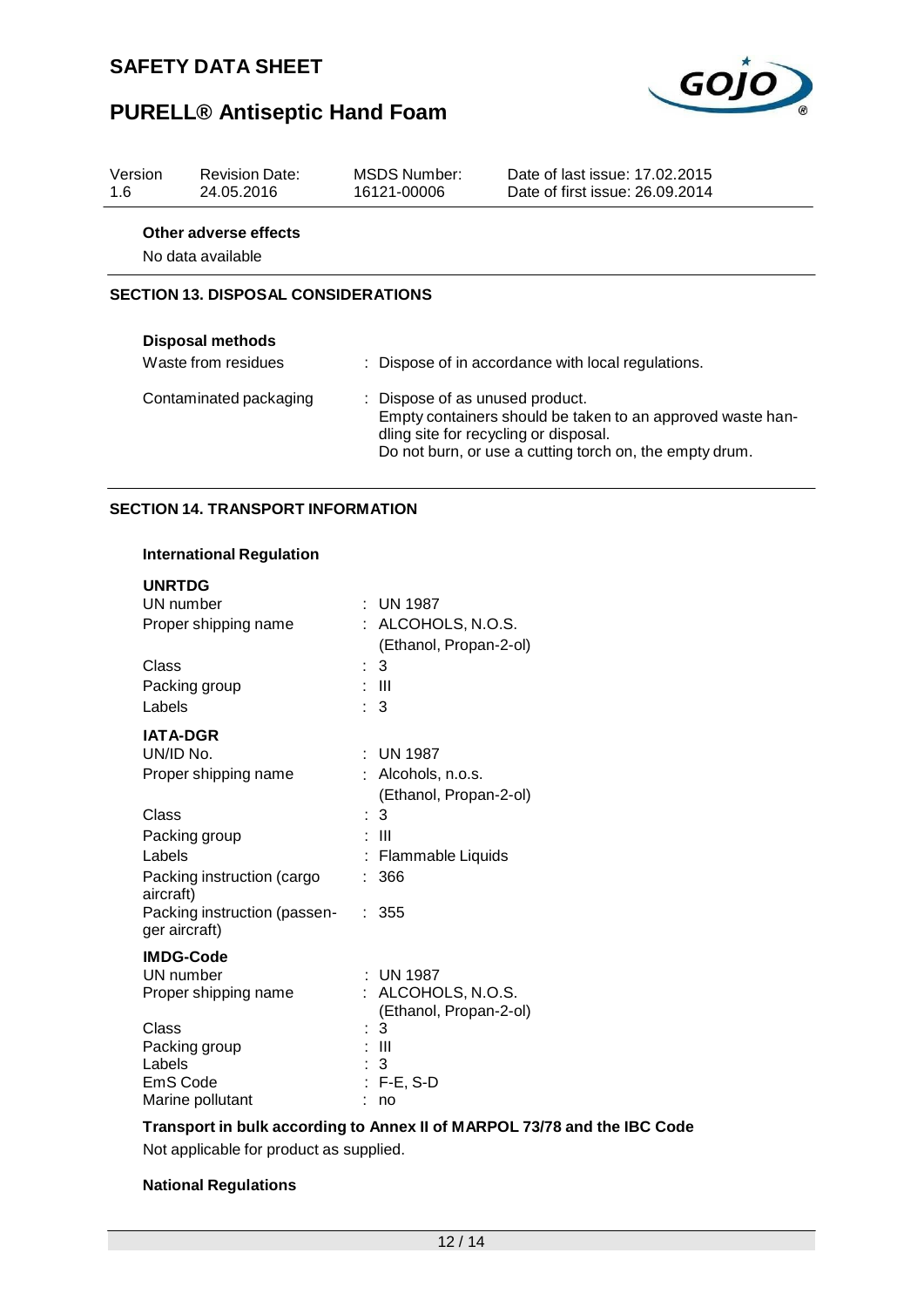

| Version<br>1.6                    | <b>Revision Date:</b><br>24.05.2016 |                                            | MSDS Number:<br>16121-00006 | Date of last issue: 17,02,2015<br>Date of first issue: 26.09.2014 |  |  |  |
|-----------------------------------|-------------------------------------|--------------------------------------------|-----------------------------|-------------------------------------------------------------------|--|--|--|
| <b>ADG</b>                        |                                     |                                            |                             |                                                                   |  |  |  |
| UN number<br>Proper shipping name |                                     | $\therefore$ UN 1987<br>: ALCOHOLS, N.O.S. |                             |                                                                   |  |  |  |
|                                   |                                     | (Ethanol, Propan-2-ol)                     |                             |                                                                   |  |  |  |
| Class                             |                                     | $\therefore$ 3                             |                             |                                                                   |  |  |  |
| Packing group                     |                                     | : III                                      |                             |                                                                   |  |  |  |
| Labels                            |                                     | $\therefore$ 3                             |                             |                                                                   |  |  |  |
| Hazchem Code                      |                                     | : ∙3Y                                      |                             |                                                                   |  |  |  |

### **SECTION 15. REGULATORY INFORMATION**

**Safety, health and environmental regulations/legislation specific for the substance or mixture**

| Standard for the Uniform<br>Scheduling of Medicines and<br>Poisons | No poison schedule number allocated |
|--------------------------------------------------------------------|-------------------------------------|
| <b>Prohibition/Licensing Requirements</b>                          | $\therefore$ There is no applica    |

ble prohibition or notification/licensing requirements, including for carcinogens under Commonwealth, State or Territory legislation.

**The components of this product are reported in the following inventories:** AICS : All ingredients listed or exempt.

#### **Inventories**

AICS (Australia), DSL (Canada), IECSC (China), REACH (European Union), ENCS (Japan), ISHL (Japan), KECI (Korea), NZIoC (New Zealand), PICCS (Philippines), NECSI (Taiwan), TSCA (USA)

#### **SECTION 16. OTHER INFORMATION**

| <b>Further information</b><br>Sources of key data used to<br>compile the Safety Data<br>Sheet |  | : Internal technical data, data from raw material SDSs, OECD<br>eChem Portal search results and European Chemicals Agen-<br>cy, http://echa.europa.eu/                |  |  |  |
|-----------------------------------------------------------------------------------------------|--|-----------------------------------------------------------------------------------------------------------------------------------------------------------------------|--|--|--|
| Date format                                                                                   |  | $:$ dd.mm.yyyy                                                                                                                                                        |  |  |  |
| <b>Full text of other abbreviations</b>                                                       |  |                                                                                                                                                                       |  |  |  |
| ACGIH<br><b>ACGIH BEI</b><br>AU OEL                                                           |  | : USA. ACGIH Threshold Limit Values (TLV)<br>: ACGIH - Biological Exposure Indices (BEI)<br>: Australia. Workplace Exposure Standards for Airborne Con-<br>taminants. |  |  |  |
| ACGIH / TWA<br><b>ACGIH / STEL</b><br>AU OEL / TWA                                            |  | : 8-hour, time-weighted average<br>: Short-term exposure limit<br>: Exposure standard - time weighted average                                                         |  |  |  |